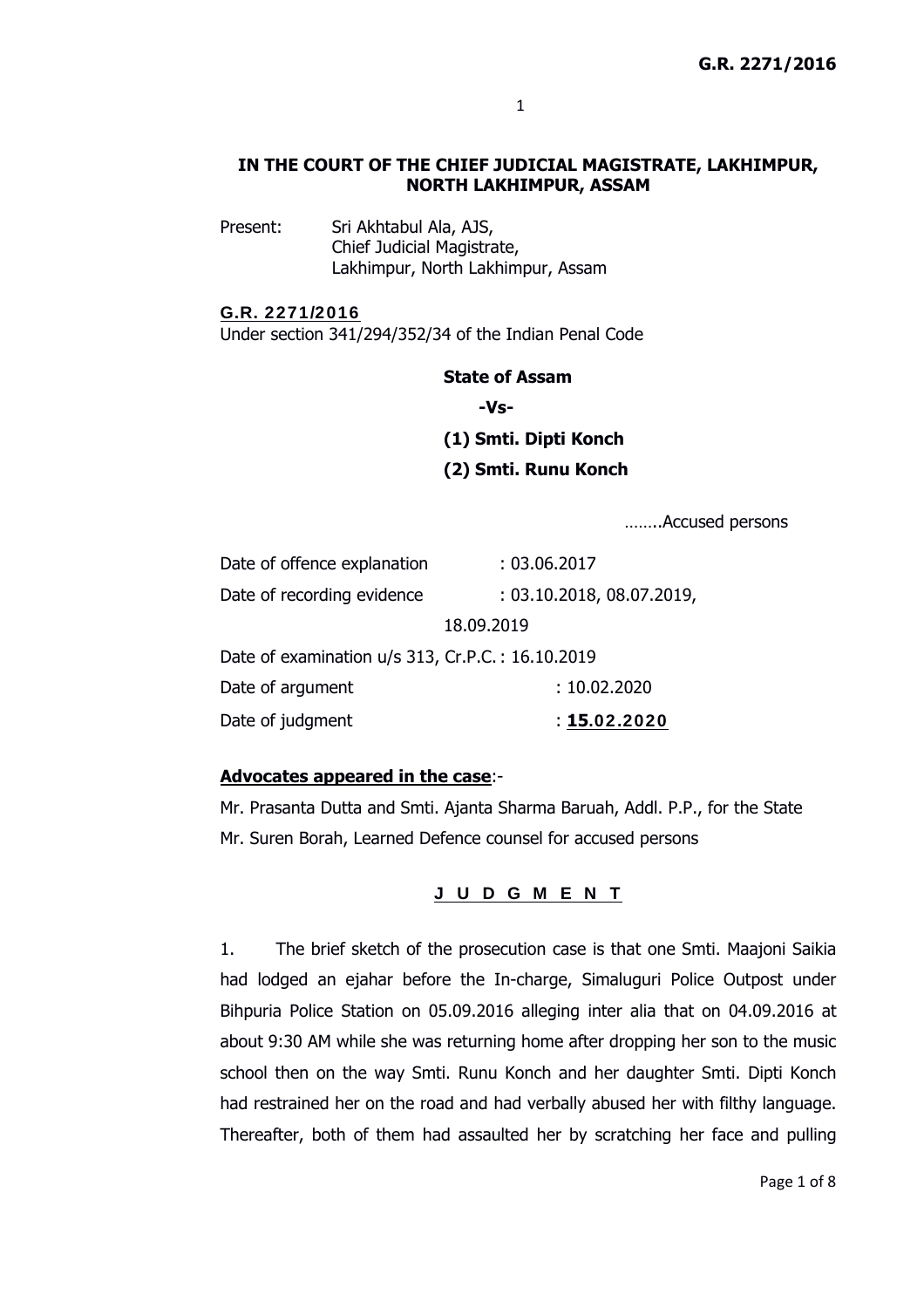her down to ground by holding her by her hair and they also tore the clothes worn by her. Hence, the case.

2. After receiving the ejahar, the then In-charge of Simaluguri Police Outpost effected a G.D. Entry vide Simaluguri O.P. G.D. Entry No. 59 dated 05.09.2016 and forwarded the ejahar to the Officer-in-charge of Bihpuria Police Station to register a case under proper section of law. On receipt of the ejahar, the Officer-in-charge of Bihpuria Police Station, registered a case vide Bihpuria Police Station Case No. 650/2016 under section 341/294/354/323/34 of the Indian Penal Code and got the investigation into the case commenced. The investigating officer, after completing the investigation, submitted charge-sheet under section 341/294/352/34 of the Indian Penal Code against accused persons Smti. Dipti Konch and Smti. Runu Konch to stand trial in the Court.

3. On receipt of the charge-sheet, cognizance of the offence under section  $341/294/352/34$  of the Indian Penal Code was taken as per section  $190(1)(b)$  of the Code of Criminal Procedure. On receipt of summon, accused persons appeared before the Court and necessary copies were furnished to them as per section 207 of the Code of Criminal Procedure. The particulars of the offence under section 341/294/352/34 of the Indian Penal Code were explained to the accused persons to which they pleaded not guilty and claimed to face the trial.

### **POINTS FOR DETERMINATION :**

4. The points which are required to be determined for a just decision of this case are as follows:

(a) Whether the accused persons with common intention on 04.09.2016 at about 9:30 AM had wrongfully restrained the informant Smti. Maajoni Saikia on the road ?

(b) Whether the accused persons with common intention on 04.09.2016 at about 9:30 AM had hurled verbal abuses using vulgar and obscene language to the informant in public to cause annoyance to her ?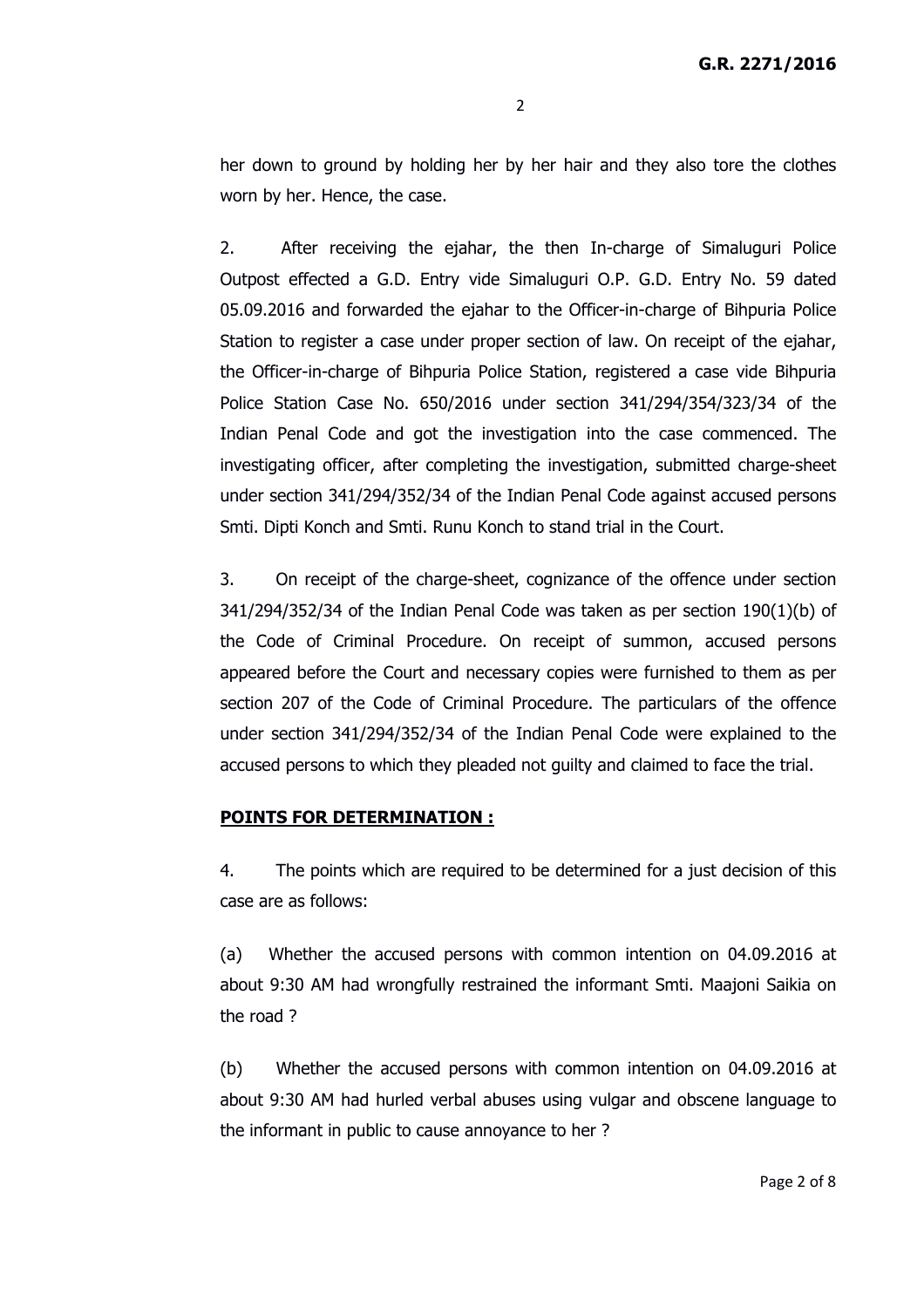(c) Whether the accused persons with common intention on 04.09.2016 at about 9:30 AM had used criminal force against the informant ?

5. During the trial, the prosecution examined altogether 5(five) witnesses, viz. Smti. Maajoni Saikia, the informant and the victim as PW-1, Sri Anil Saikia as PW-2, Smti. Maatu Das as PW-3, Smti. Mridula Saikia as PW-4 and Inspector Sushil Kumar Bhuyan, the I/O as PW-5. The statements under section 313 of the Code of Criminal Procedure of the accused persons were recorded and they declined to adduce evidence in defence.

6. The prosecution has exhibited the ejahar as Ext-1, the signature of the informant as  $Ext-1(1)$ , the G.D. Entry extract as  $Ext-2$ , the rough sketch map of P.O. as Ext-3 and the signature of the I/O therein as Ext-3(1), the injury report as Ext-4 and the charge sheet as Ext-5 while the signature of the I/O therein as Ext-5(1).

7. I have heard the argument of both sides and thereupon come to the following finding:

## **DISCUSSION, DECISION AND REASONS THEREFOR:**

8. At the very outset it is essential to have a brief resume of the version of the witnesses in order to marshal the evidence in right perspective in tandem with the points for discussion.

9. Taking up the evidence of the PW-1 Smti. Maajani Saikia, the informant as well as the victim of the case first it can be seen that she testified that on the date of incident at about 9:30 AM while she was going towards her house from the music school along with her son Akash Saikia then on the way on the PWD Raod at Durpang the accused persons viz. Smti. Dipti Konch and Smti. Runu Konch came from behind and the accused Dipti Konch had caught hold of her hair and threw her down to the ground and pushed her to the drain besides the road. Thereafter, both the accused persons had assaulted her with their hands by giving fist blows on her body and also scratched on her face with their nails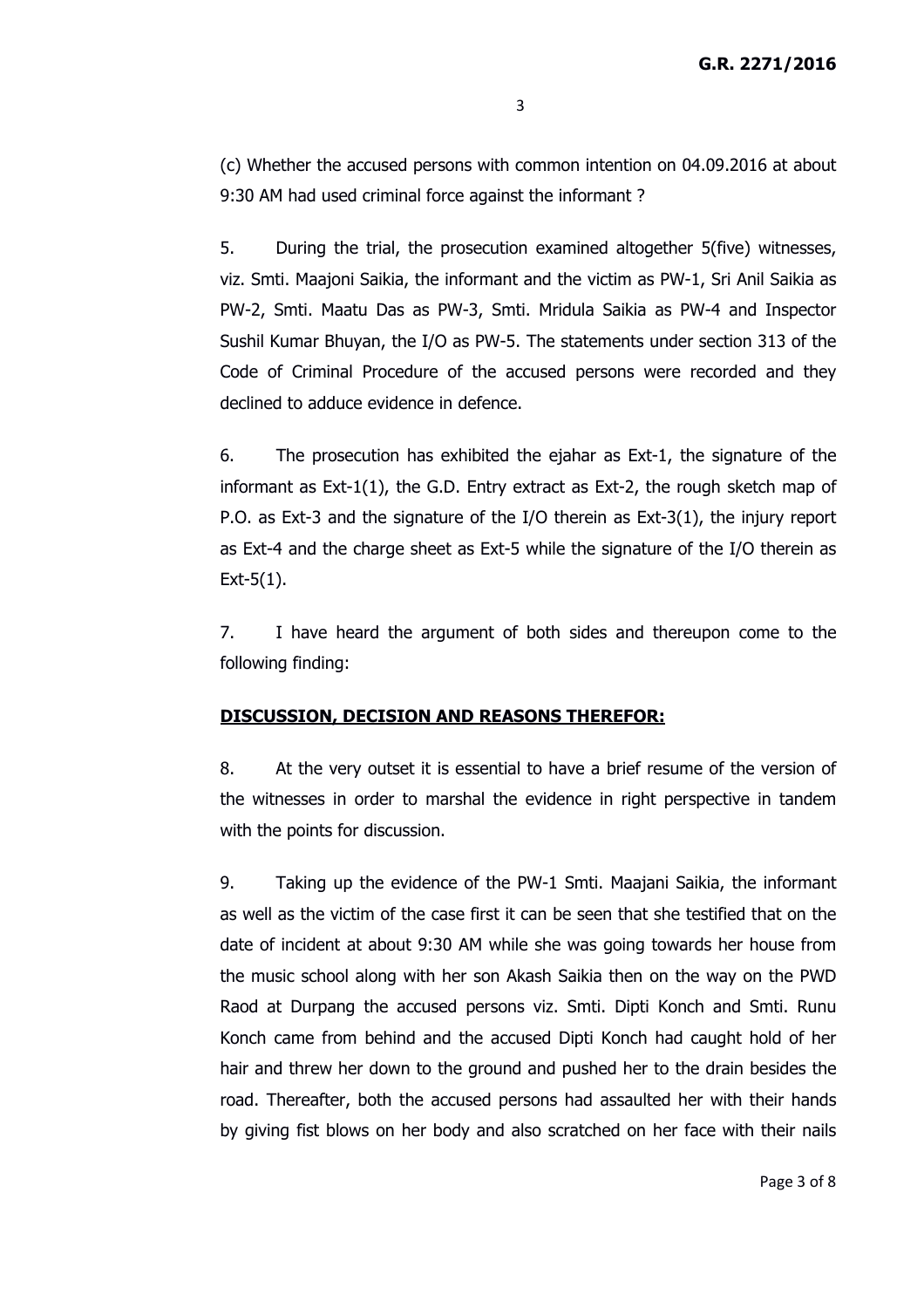because of which there was bleeding on her face. They also tore her clothes (Chador).

10. PW-1 further stated that the accused persons had uttered slang/obscene words to her such as 'Bonori' and 'Rendi'. The accused persons also tried to disrobe her but at that time Smti. Maatu Das who was also returning from the music school along with her son and was coming along with her had rescued her from their clutches. She stated that the accused persons thereafter had left the place of occurrence.

11. Now the PW-1 mentioned about Smti. Maatu Das accompanying her at the time of incident and that she had rescued her from the clutches of the accused persons. The prosecution side had examined the eyewitness Smti. Maatu Das as PW-3 in this case. Let us have a scrutiny of the evidence which she deposed in the Court as PW-3. It can be seen that the PW-3 Smti. Maatu Das stated that the incident occurred about two years back at about 8:30 AM on the road and there was only a simple verbal altercation between the informant and the accused Runu Konwar. She on seeing the said verbal altercation had moved away from the place of occurrence. She further in her cross-examination stated that she doesn't know that why the informant had lodged this case.

12. So, it can be seen that the PW-3 Smti. Maatu Das the eyewitness of this case has totally contradicted the version of PW-1 and didn't support her. The PW-3 stated that all that had happened between the informant and the other side was a mere verbal altercation and she didn't state anything about the accused persons assaulting her by getting hold of her by her hair and pushing her to the drain besides the road and assaulting her with fists and blows on her body and scratching her body with nails which caused he to bleed from her face. The PW-3 also did not state anything about the accused persons tearing the clothes of the informant or that of the accused persons using slang words like 'Bonori' and 'Rendi' to the PW-1. She also didn't state that she rescued the PW-1 from the clutches of the accused persons.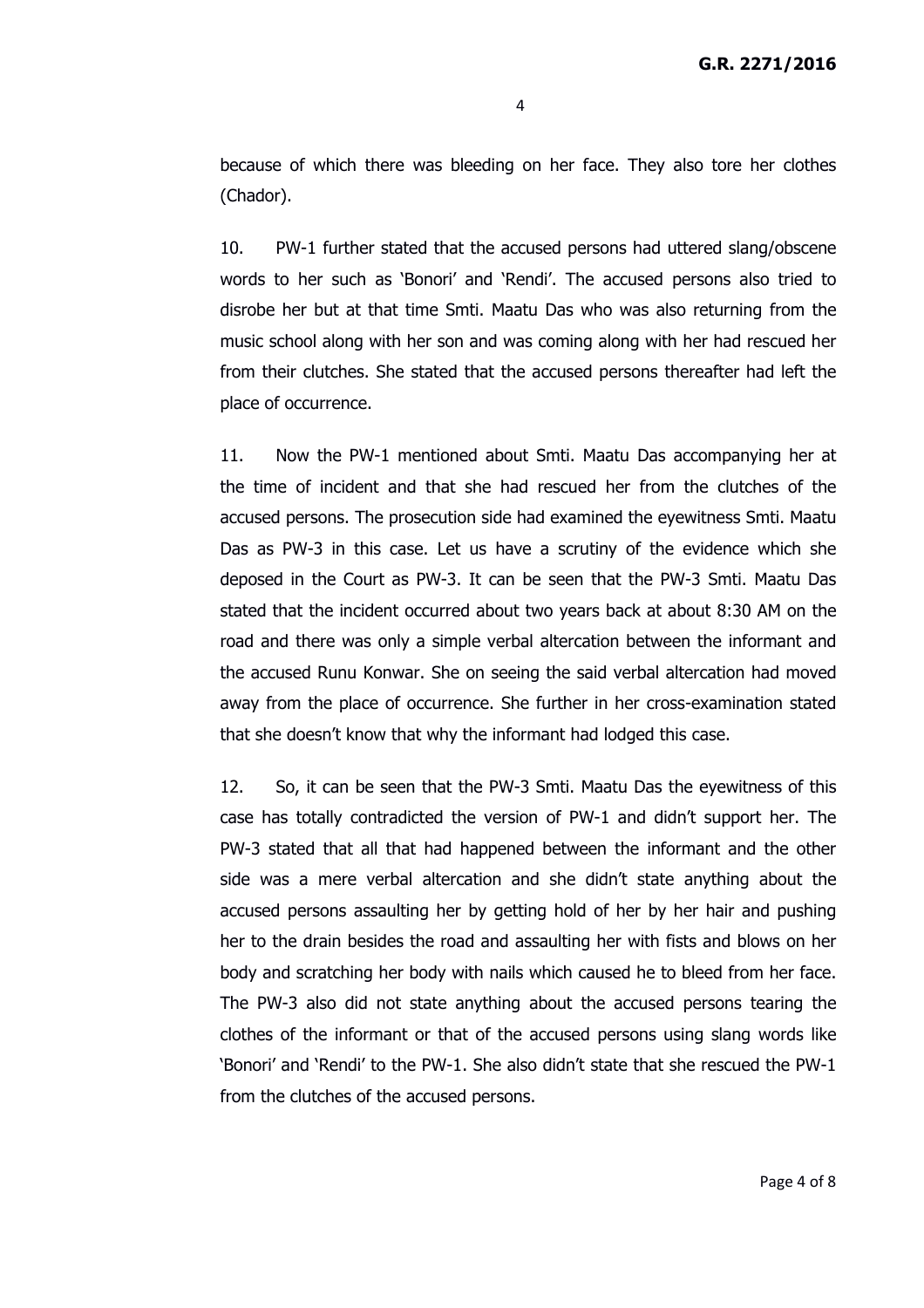13. So the version of the eyewitness i.e. PW-3 goes to create a serious doubt on the version of the PW-1 as she didn't support her at all.

14. Now the PW-2 Sri Anil Saikia stated about his wife Maajoni Saikia calling him over phone and informing him about the assault on her by the accused person on the road and accordingly he went to his house and saw his wife i.e. PW-1 to be bleeding from her face and her 'Chador' was in torn condition.

15. The learned Counsel of the defence at the time of argument contended that the version of the PW-1 and PW-2 cannot be relied upon as there is embellishment in their version as whatever they deposed in their evidence-inchief in the Court was not narrated by them before the I/O in their statements u/s 161 of the Code of Criminal Procedure and in fact whatever the said two PWs deposed in the Court was a newly made after thought statement.

16. Now a look at the cross-examination of PW-5 the I/O goes to show that he stated that the PW-1 Maajoni Saikia in her statement before him u/s 161 of the Code of Criminal Procedure didn't tell that the accused Dipti Konch and Runu Konch pushed her from backside for which she fell on the drain and that they assaulted her and tore her wearing garments.

17. The I/O also stated that the PW-1 didn't state before him that the accused persons had uttered slang words like 'Bonori', 'Rendi' to her and that they both tried to disrobe her but Smti. Maatu Das had saved her from their clutches.

18. The PW-5 the I/O in his cross-examination further stated that the PW-2 Sri Anil Saikia also didn't state before him in his statement u/s 161 of the Code of Criminal Procedure that his wife made phone call to him informing that the accused persons had assaulted her on the road and that he on returning home saw his wife to be bleeding from her cheek and her clothes to be torn.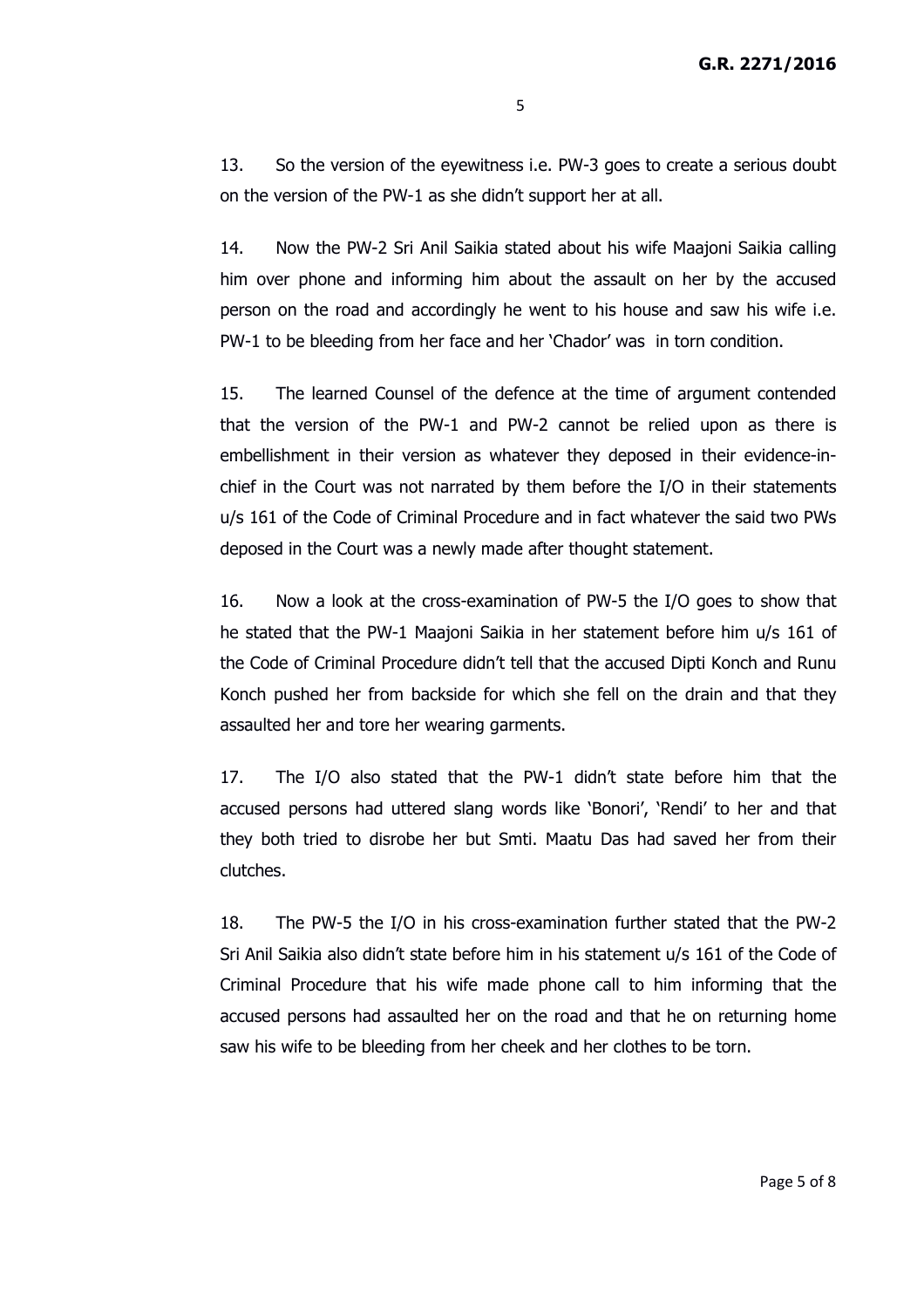19. So it can be clearly seen that whatever the PW-1 and PW-2 had deposed in their evidence-in-chief were not deposed by them in their statement before the I/O.

20. The PW-5 i.e the I/O in his evidence-in-chief had stated that he had collected the medical report of the informant and has exhibited the said report as Ext-4. Now going by the said medical report i.e. Ext-4 it can be seen that it has been recorded in the said report about no external injury being detected in the body of the informant Smti. Maajoni Saikia at the time of her examination.

21. So the medical report also goes to totally contradict the version of PW-1 and PW-2 regarding the assault on PW-1 by the accused persons and that she was bleeding from her cheeks as narrated by both PW-1 and PW-2 since the medical report shows no external injury on examination of PW-1 i.e. the informant.

22. Another witness of this case i.e. PW-4 Smti. Mridula Saikia had also stated that she had heard only about a verbal altercation taking place between the informant and the accused persons.

23. So she too didn't support the version of PW-1 and PW-2. It can be seen that all the rest PWs have failed to support and corroborate the version of PW-1 and PW-2. The PW-3 Smti. Maatu Das who is in fact an eyewitness of this case didn't support the version of the PW-1 and PW-2 about the accused persons restraining the informant or physically assaulting her or telling slang words like 'Bonori' and Rendi' to her. She in fact had stated that all that had happened was a mere altercation between the informant and the accused persons and nothing else. The medical report i.e. Ext-4 also totally goes to contradict the version of PW-1 and PW-2 as discussed above.

24. In the given position the version of PW-1 and PW-2 are found not to be credible at all and deserves to be discarded. Hence, from the materials on record it can no way be concluded that the accused persons with common intention had wrongfully restrained the informant or had verbally abused her with filthy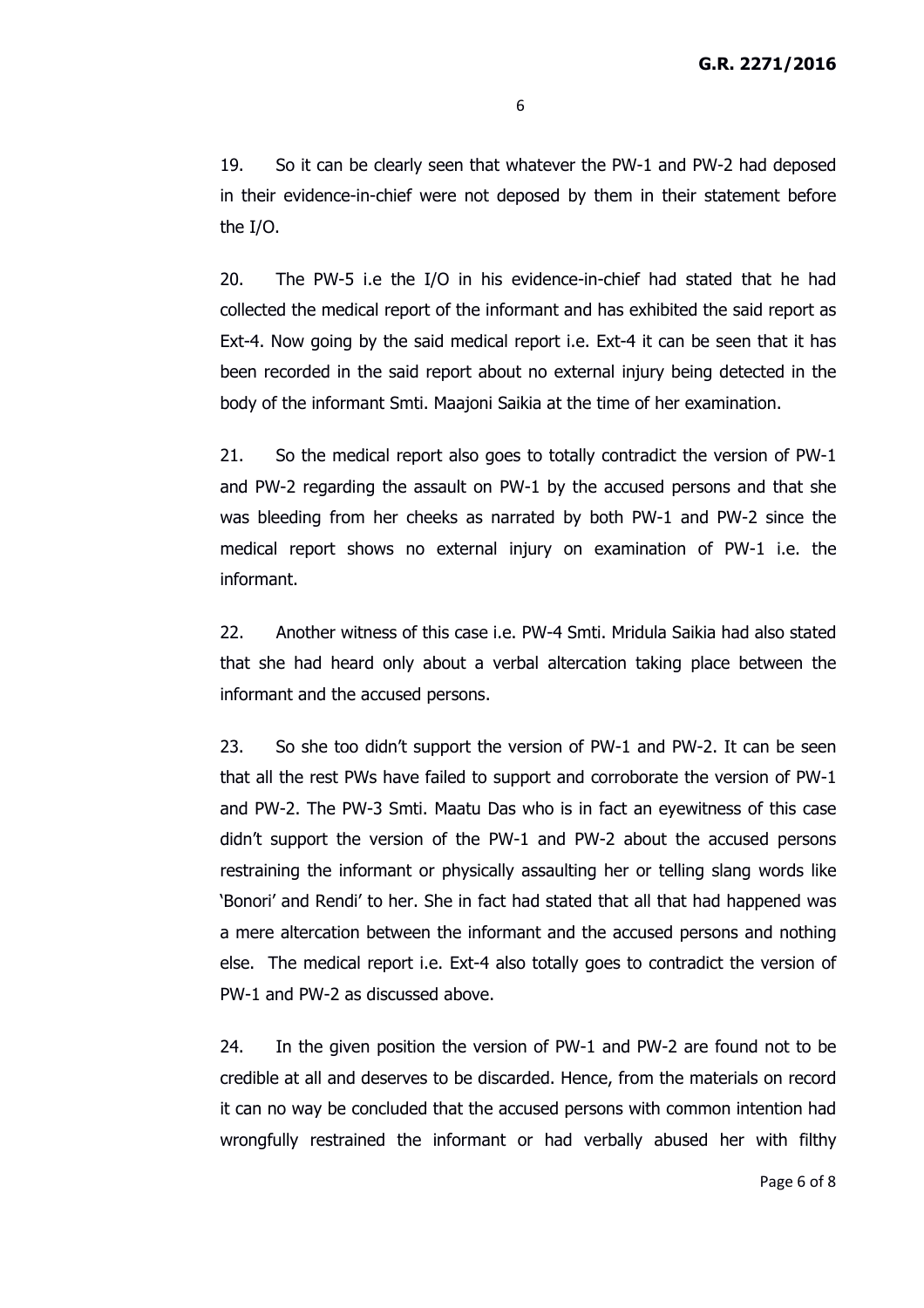language in public to cause annoyance to her or that of the accused persons using criminal force against the informant.

25. Hence, all the aforesaid points for determination are held in negative.

26. The prosecution as such has failed to prove the case against the accused persons under section 341/294/352/34 of the Indian Penal Code and as such they are acquitted from said offences and set at liberty.

Bail-bonds are extended to further 6(six) months from today.

The judgment is delivered and operative part of the same is pronounced in the open court on this 15<sup>th</sup> day of February, 2020.

> (**Sri Akhtabul Ala**) Chief Judicial Magistrate, Lakhimpur, North Lakhimpur

Dictated and Corrected by me:

# (**Sri Akhtabul Ala**)

 Chief Judicial Magistrate, Lakhimpur, North Lakhimpur

Transcribed and typed by me: Narayan Chetri, Stenographer Continued............. (Appendix)

# **A P P E N D I X**

### **WITNESSES FROM THE PROSECUTION SIDE**

Smti. Maajoni Saikia (PW-1) Sri Anil Saikia (PW-2) Smti. Maatu Das (PW-3) Smti. Mridula Saikia (PW-4) Inspector Sushil Kumar Bhuyan (PW-5)